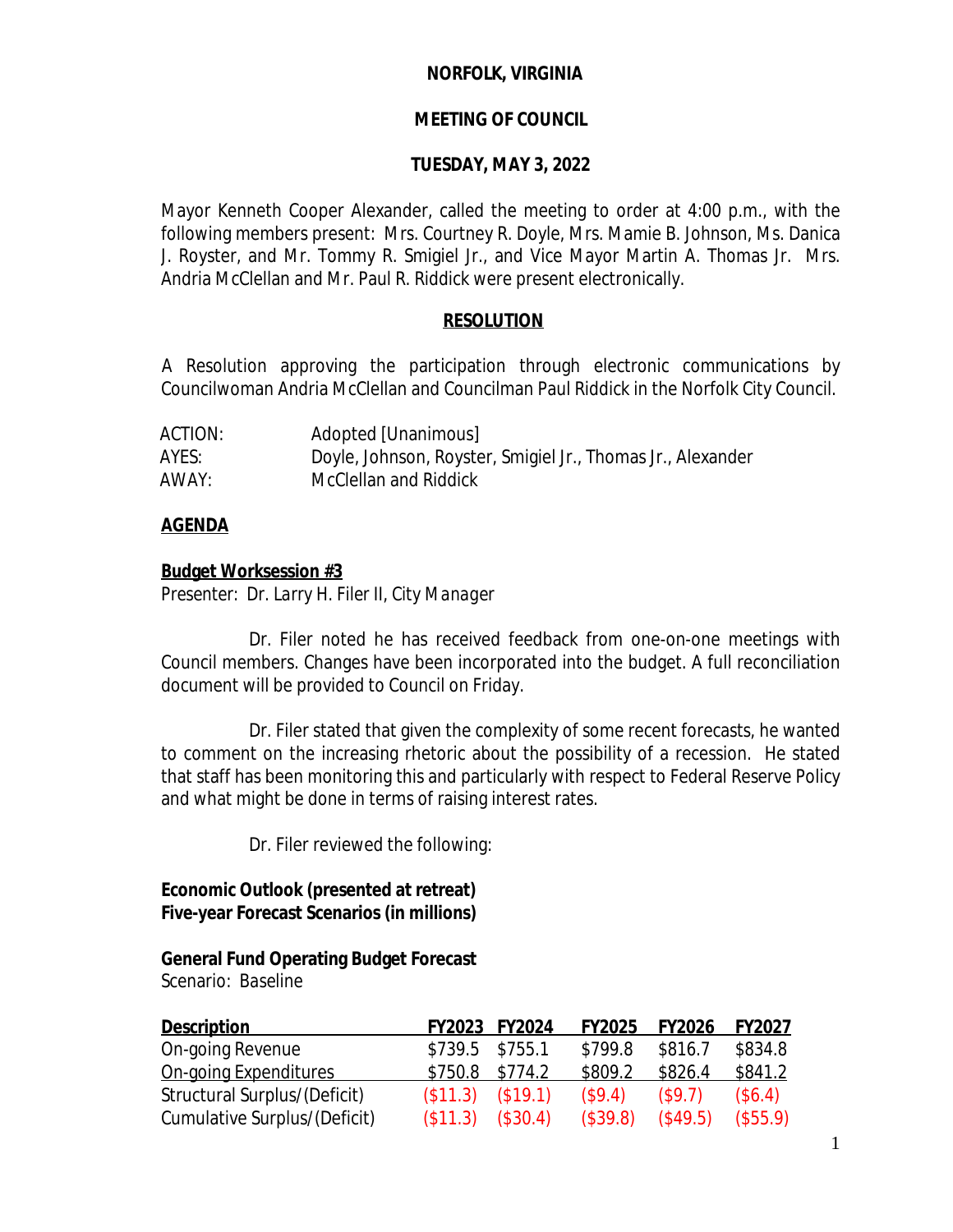Dr. Filer noted the city is on a good path. Tough decisions were made over the last two years, but we are emerging in a leaner and more efficient manner that will pay dividends going forward. In addition, we have some economic development projects coming online in 2024 and 2025 that will help the city's revenue forecast.

## **Five Year Forecast**

- Moderate revenue growth after this FY 2023 revenue spike
- Recurring structural deficits; begins to shrink in FY 2026, manageable by FY 2027 o Council's Financial Policies commit to structural balance as a fiscal goal
- Forecast indicates a combo of ARPA Continuity of Services funds & budget savings sufficient to close the cumulative five-year gap with:
	- o No reduction to services
	- o No tax rate increases
- Will continue to monitor results and refine forecast

Dr. Filer presented a graph showing Par Value Yield Curves. The 2019 line shows a flat Yield Curve, which is where you typically start seeing people wondering about recessions and recession risks. He noted that some forecasters thought we were headed to a slow-down or a little bit of a recession even before the pandemic.

The 2020 and 2021 lines returned to a more normal Yield Curve. The April 8, 2022, Yield Curve line shows little margin between the two-, five-, and ten-year curve lines. Forecasters use Yield Curves in their forecasts, but does it mean a recession is inevitable? Not necessarily.

# **Recession Probability and Magnitude**

- There is an increasing risk of recession
	- o Far more agreement by forecasters that a slowdown is inevitable
	- o Yield Curve is showing signs of recession
- Less consensus around the depth of recession
	- o Deutsche Bank is projecting a severe recession
	- o UBS and Goldman Sachs are projecting a "slow down"

## **The Budget Impacts of a Recession**

- We have a unique set of circumstances
	- o Strong Labor Market
	- o Strong Demand Fundamentals
- Not proposing a downward revision to the FY23-FY27 revenue estimates at this point.
	- o We are projecting 3% annual assessment growth as well as a moderation of car values in future years.
	- o We could see an improvement to the FY23 cost estimate if inflation subsides
	- o Current earnings growth is unsustainable.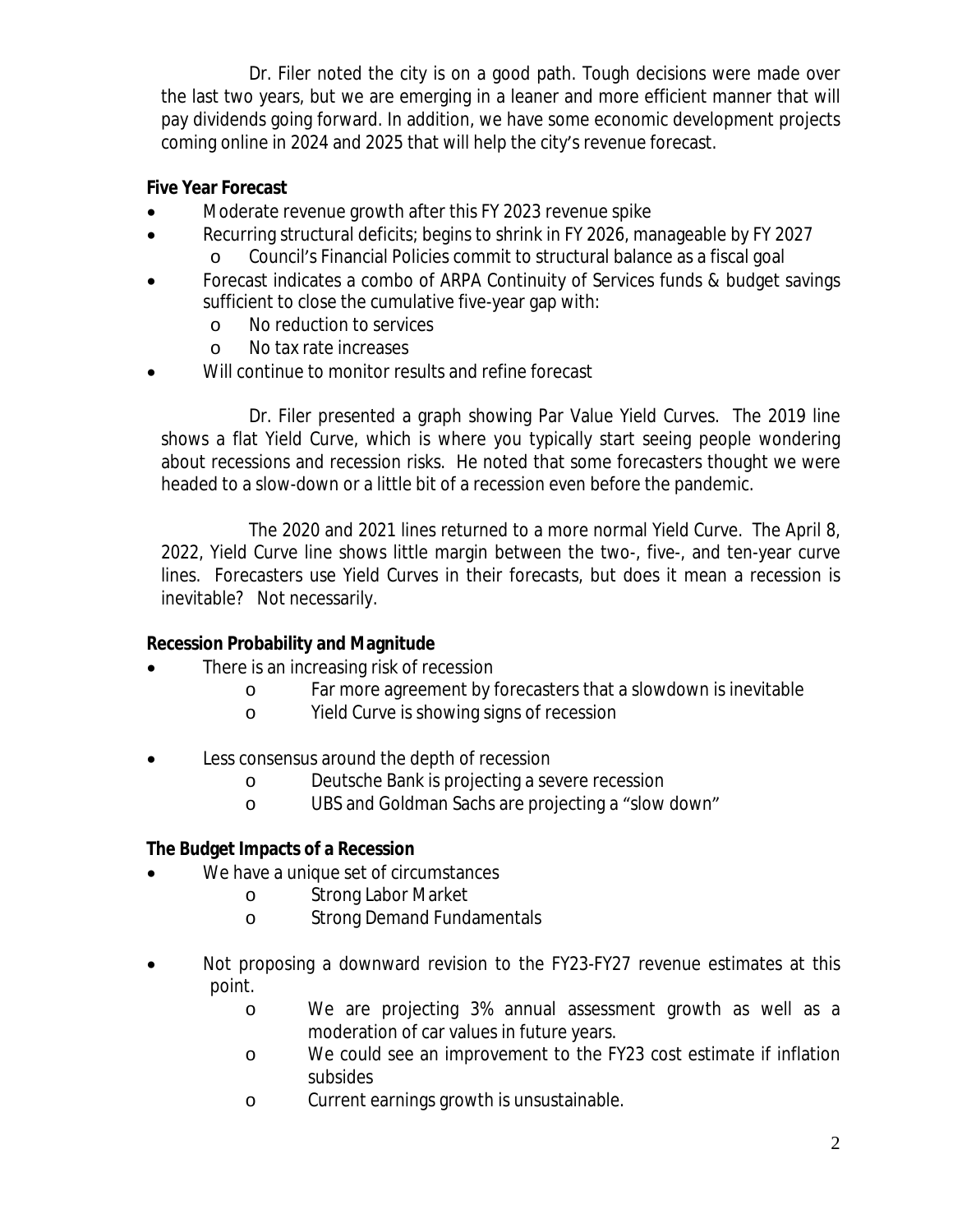## **Average Weekly Earnings Growth (Year over year March 2021 to March 2022)**

| <b>Metropolitan Area</b>  | <b>Wage Growth</b> |  |  |
|---------------------------|--------------------|--|--|
| <b>Hampton Roads</b>      | 11.9%              |  |  |
| Staunton-Waynesboro       | 9.9%               |  |  |
| Lynchburg                 | 7.4%               |  |  |
| Richmond                  | 4.9%               |  |  |
| Blacksburg-Christiansburg | 4.2%               |  |  |
| Northern VA               | 2.1%               |  |  |
| Charlottesville           | $-0.1%$            |  |  |
| Winchester                | $-2.0%$            |  |  |

Dr. Filer stated at this time he is not recommending that Council make any changes to the revenue and expenditure forecast going forward.

Dr. Filer reiterated that the initial proposed budget was for a 5% general wage increase across the board for all employees including public safety. They felt that the increase would help to offset the compression. Staff is examining something that is being done in other localities and the private sector where employees affected by the compression could receive bonuses. He added that we are the only locality with an \$18 an hour minimum wage. In addition, offerings for general employees include the DROP Program and family paid medical leave, etc.

Dr. Filer pointed out that Steps only exist in public safety, which is police, fire, and sheriff. In addition to the 5% general wage increase, they are proposing a Step increase for those who have six years of service. Staff is also examining the possibility of Step increases that would be given on a formulaic basis.

Mr. Patrick added that in the five-year expenditure forecast presented, a 2% general wage increase for all employees and a Step increase for public safety has been included as a baseline.

Dr. Filer reiterated that this budget fully funds all the employee positions we need to get us back to where we were before the pandemic, such as in the Department of Recreation and all our libraries. We are making progress through our job fairs in hiring new employees.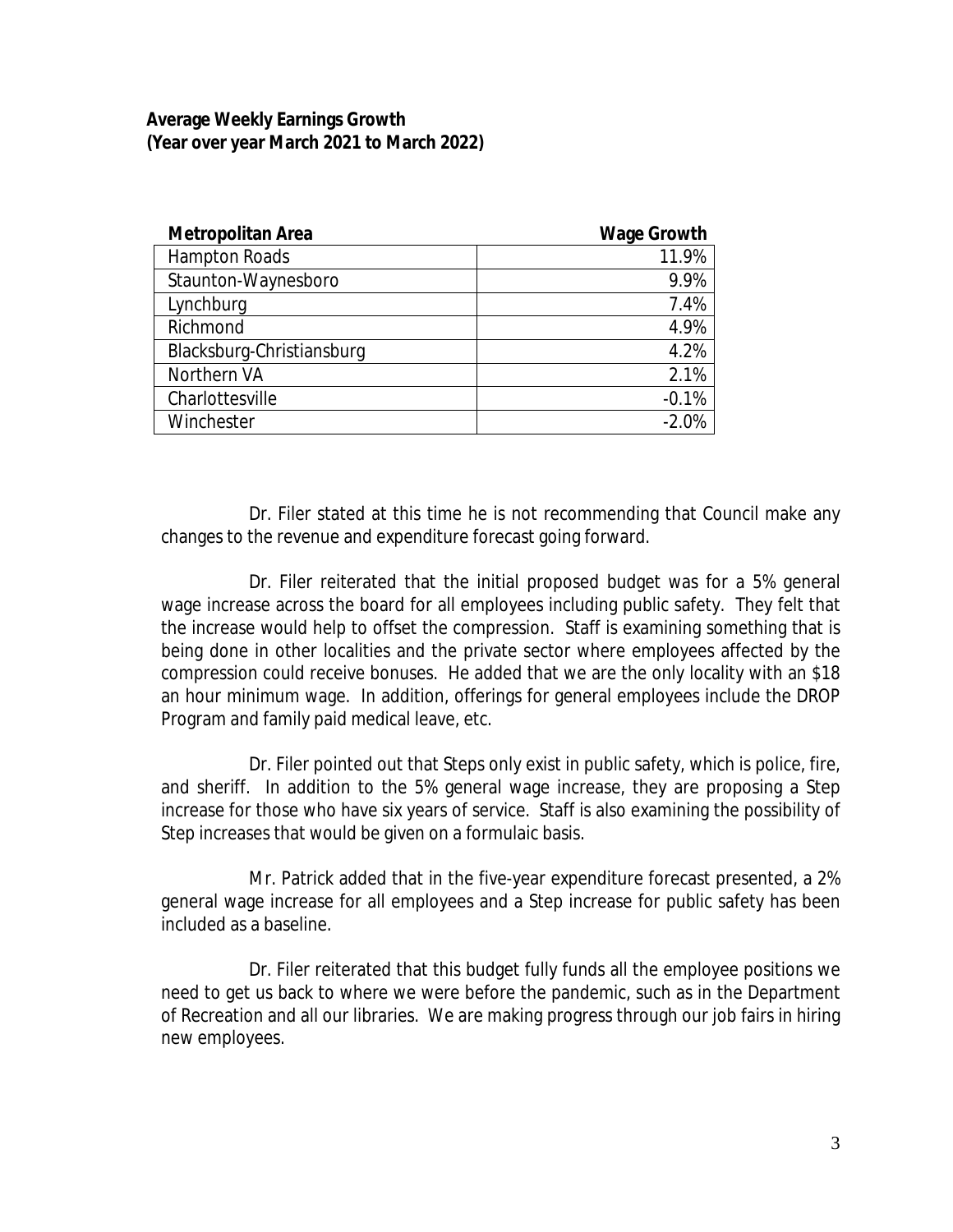# **Council Comments and Requests**

Councilman Riddick:

- Asked to address code enforcement in our more distressed neighborhoods.
- Asked for needed repairs to curbs, gutters, and sidewalks in our distressed neighborhoods.
- Asked to open swimming pools and recreation centers ASAP and offer free or low-cost programs for our youth.
- Noted the Norfolk Redevelopment and Housing Authority has done a great job renovating Grandy Village, but funding is needed to improve housing in Young Park and Calvert Park. In addition, trash and debris need to be removed, and fencing needs repairing.

Councilman Smigiel:

- Asked for long-term planning for COLAs for retirees in the NERS system.
- Stated he appreciates efforts made in hiring and pay increases for 9-1-1 operators and asked staff to look at moving them to the public safety pay scale.
- Asked for additional funding for the zoo so additional staff can be hired and hours can be extended
- Asked for needed repairs at major intersections, to include landscaping, mulching, guttering, curbing, sidewalks, fencing, cementing, etc.
- Asked for funding to hire additional code enforcement inspectors for residential and commercial properties.
- Asked to ensure that the \$13 million in grant funding goes to agencies and organizations that will ensure funds are used to impact our high-need populations throughout the entire city.
- Asked that priority installment for LED lighting be done in neighborhoods where homicides have occurred over the last five years.
- Asked to send a general notification to students' families about the NEL Summer Program rather than just to high-school counselors.
- Asked to publicize the \$700+ million being allocated for school construction.
- Asked to consider a small reduction in the real estate reassessment tax rate and to consider some type of a refund to our citizens who pay their personal property taxes.

Councilwoman Johnson:

- Asked to provide Senior Tax Relief information in public places that are accessible to senior citizens, such as branch libraries, etc., and to also include information on Renovate Norfolk, Eviction Mitigation, etc.
- Echoed colleagues about needed infrastructure repairs throughout the city.
- Echoed colleagues about funding for additional code inspectors.
- Regarding the \$13 million in grant funding, asked that we provide some assistance to organizations on how to prepare and apply for these grants and guide them through the process.
- Asked for additional funding for Vision Zero and asked how the data collected has been incorporated into this budget.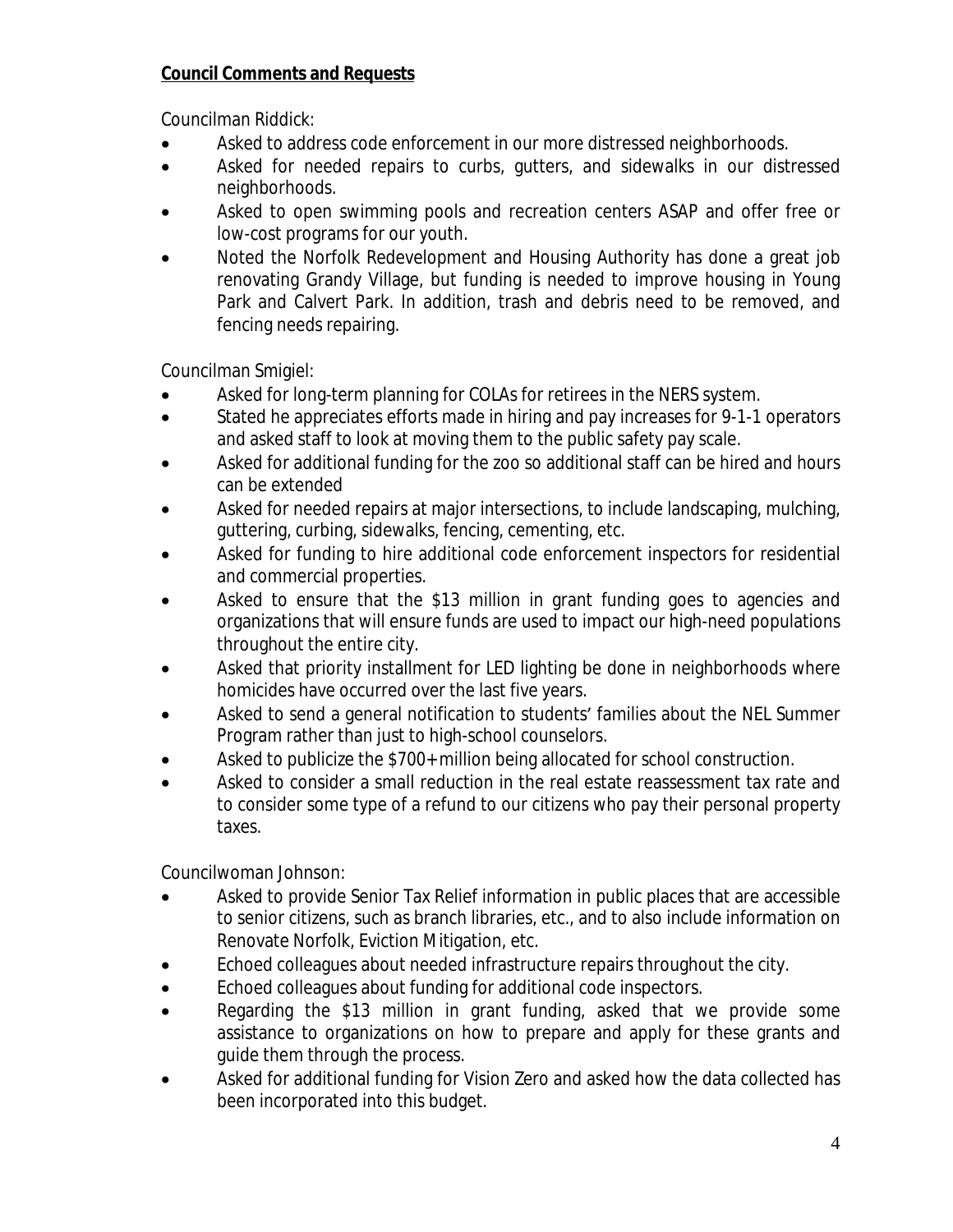Asked for funding to extend and enhance the shoreline of the Lafayette River through Villa Heights, Lindenwood, and Barraud Park.

Councilwoman McClellan:

- Asked to publicize how ARPA funds will be utilized because it is still unclear to citizens and transparency is critical.
- Asked for future Council retreats to be recorded and livestreamed for our citizens.
- Asked for an update on state funding for Phase One of the Army Corps project, anticipating that \$400 million will be coming from the federal government.
- Asked for additional funding for the resilience office, so it can be staffed adequately to manage new projects in terms of real estate planning, etc.
- Asked for funding for electric vehicle charging stations throughout the city.
- Asked for funding for a water truck because as many as 60% of the new trees that have been planted are dying.
- Asked to find a way to open our branch libraries on Saturdays.
- Asked for funding for more security for the parks and recreation facilities.
- Echoed colleagues on funding for Vision Zero and additional parks and recreation hours.

Vice Mayor Thomas:

- Supports additional code enforcement; \$18 per hour minimum wage and continuing to increase employee pay over future years; Vision Zero funding.
- Expressed concern that \$125 million needed for the Granby Street Safety Plan that goes along with bike lanes is not funded and asked to ensure it is in next year's budget.
- Added that community concerns include funding for Norfolk Fitness and Wellness Center and opening the indoor pool, funding for public safety and crime prevention, roving gangs of ATVs and dirt bikes that continue to break laws, drive recklessly, and block intersections.

Councilwoman Doyle:

- Echoed colleagues that we need to do a better job of publicizing senior tax relief to our citizens.
- Stressed the importance of opening the Park Place Recreation Center as soon as it can be staffed.
- Echoed colleagues on funding for Vision Zero.
- Supports the funding being allocated for Northside and Barraud Parks.
- Echoed Vice Mayor Thomas on funding for Norfolk Fitness and Wellness Center.
- Echoed colleagues on funding for LED lights throughout the city.
- Supports the \$18 minimum wage for general employees and the step increases for Public Safety.
- Supports funding for the business compliance unit.
- Asked for additional funding for the Planning Department.